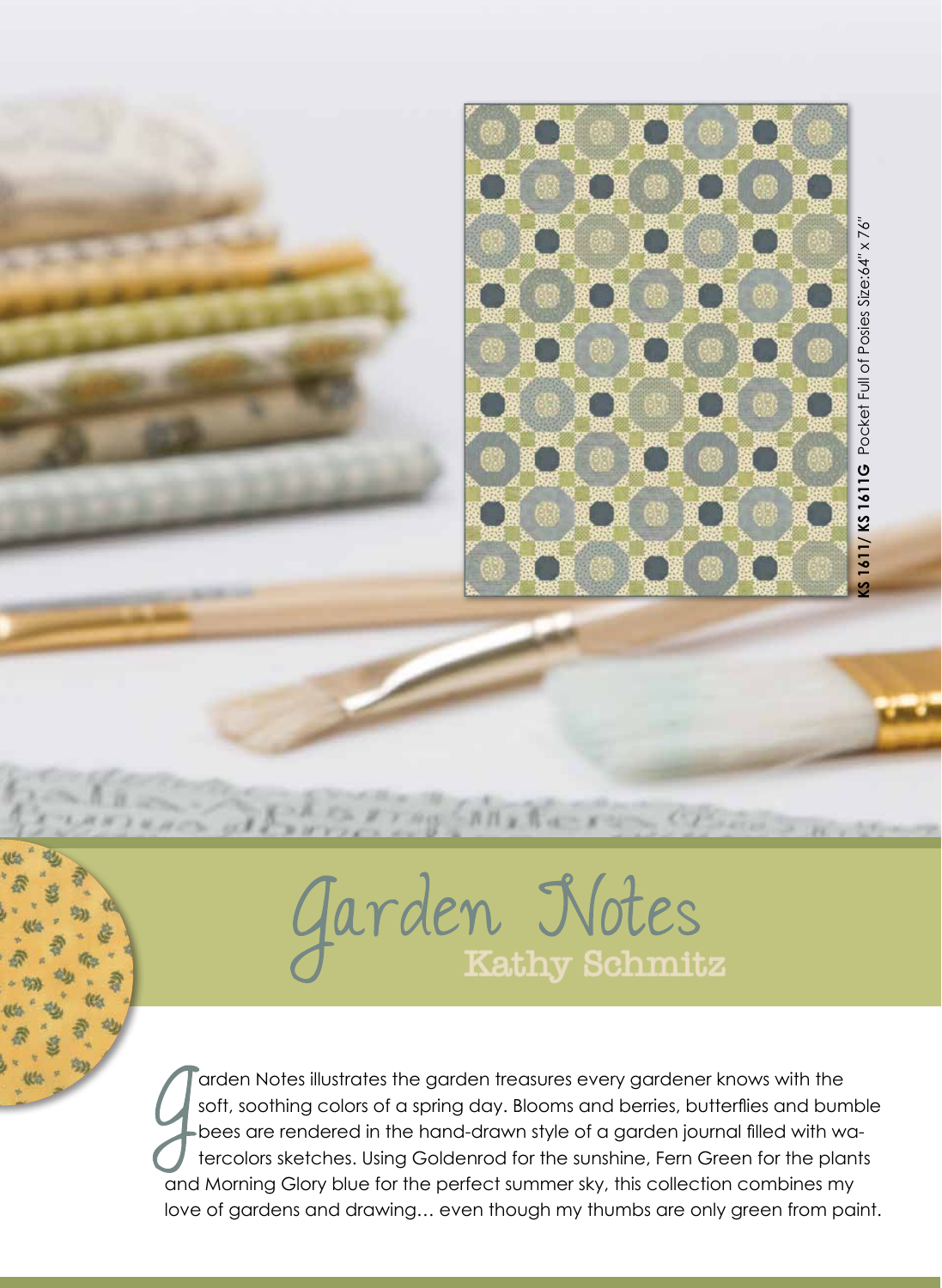

moda



















6093 11 \* 6094 11

Morning Glory Blue

6097 11



6092 12 \*



josotis Alpestris-cameli

al ann Cherries Melit olum-Micl-honey? carne Digitalis leveardhemun

leucanther

meaticae

6098 12

6090 15 \*



**KS 1609/ KS 1609G** Peace Blooms Size: 77″ x 102″

**SEPTEMBER 2016** www.modafabrics.com

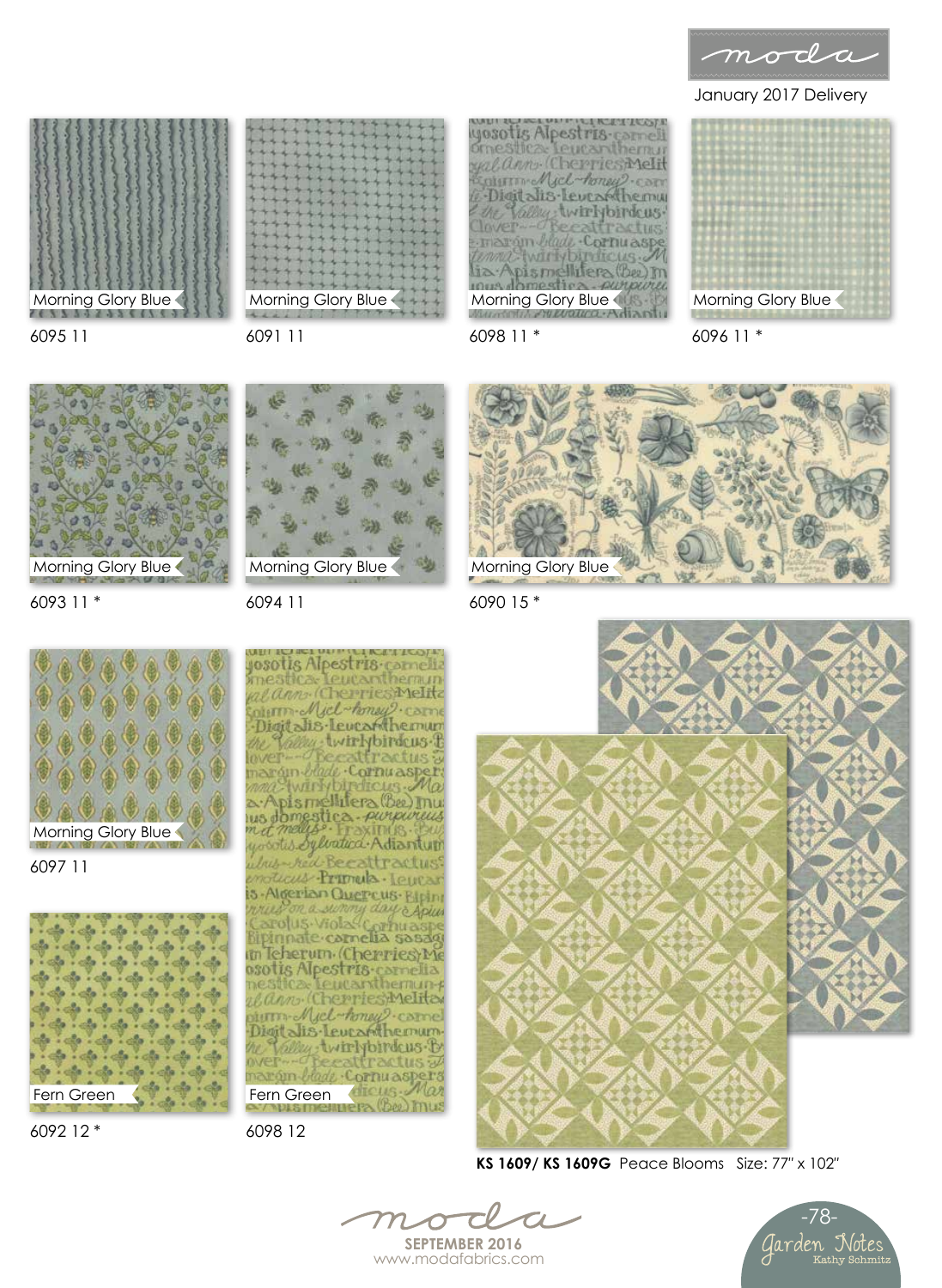

6095 12 \*

6096 14 \*



6090 16



6092 15



6097 16 \*



**KS 1610/ KS 1610G** Summer Wind Size: 65″ x 73″



6094 15



6093 14 \*



6090 19 \*





6097 14 6095 14

6091 14 \*

 $\mathbf{L}$ 



**SEPTEMBER 2016** www.modafabrics.com